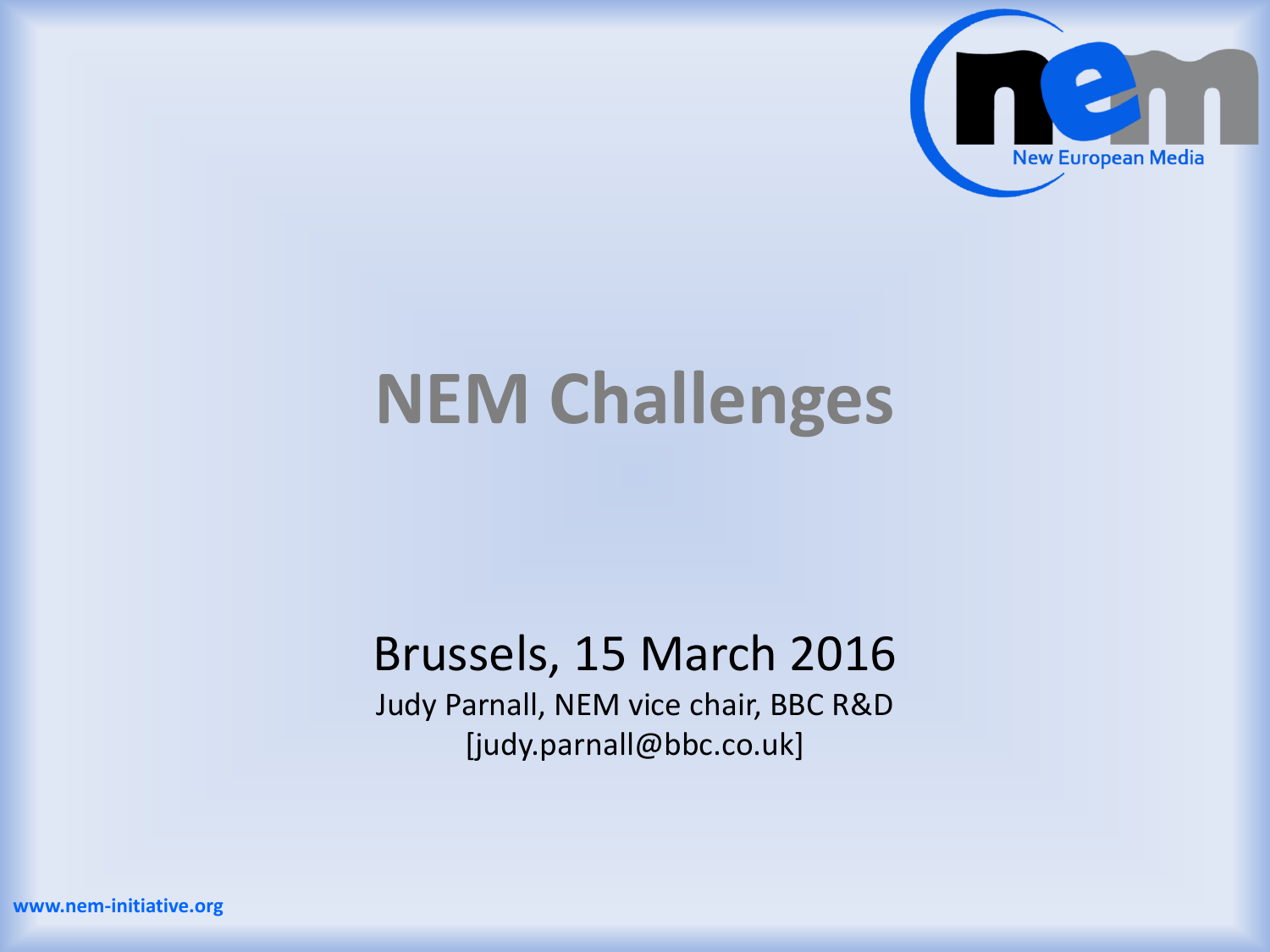## **Changes come faster**









NEM 21<sup>st</sup> General Assembly, 15<sup>th</sup> March 2016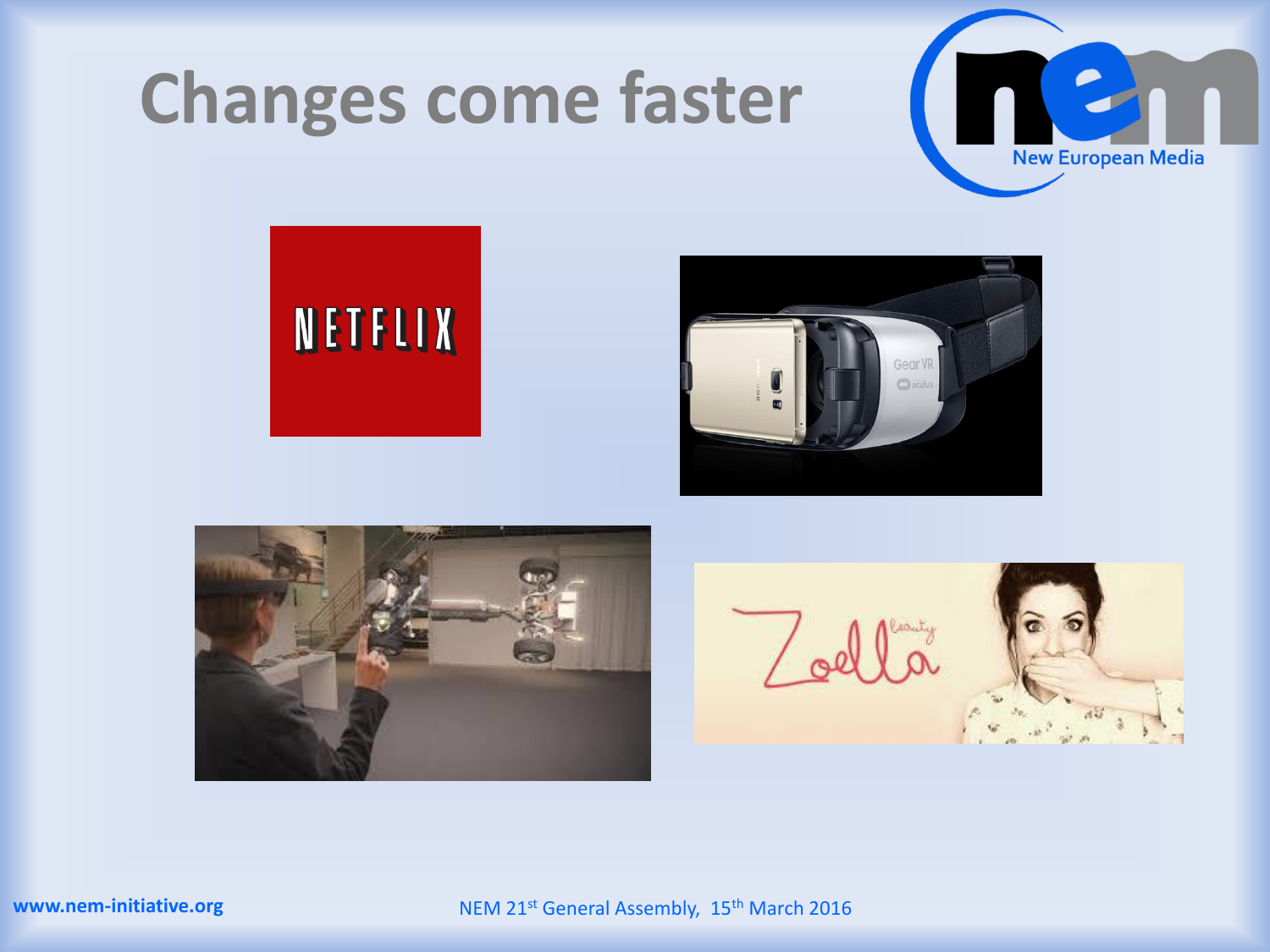# **So for NEM members**



- Big Challenges
- Bigger opportunities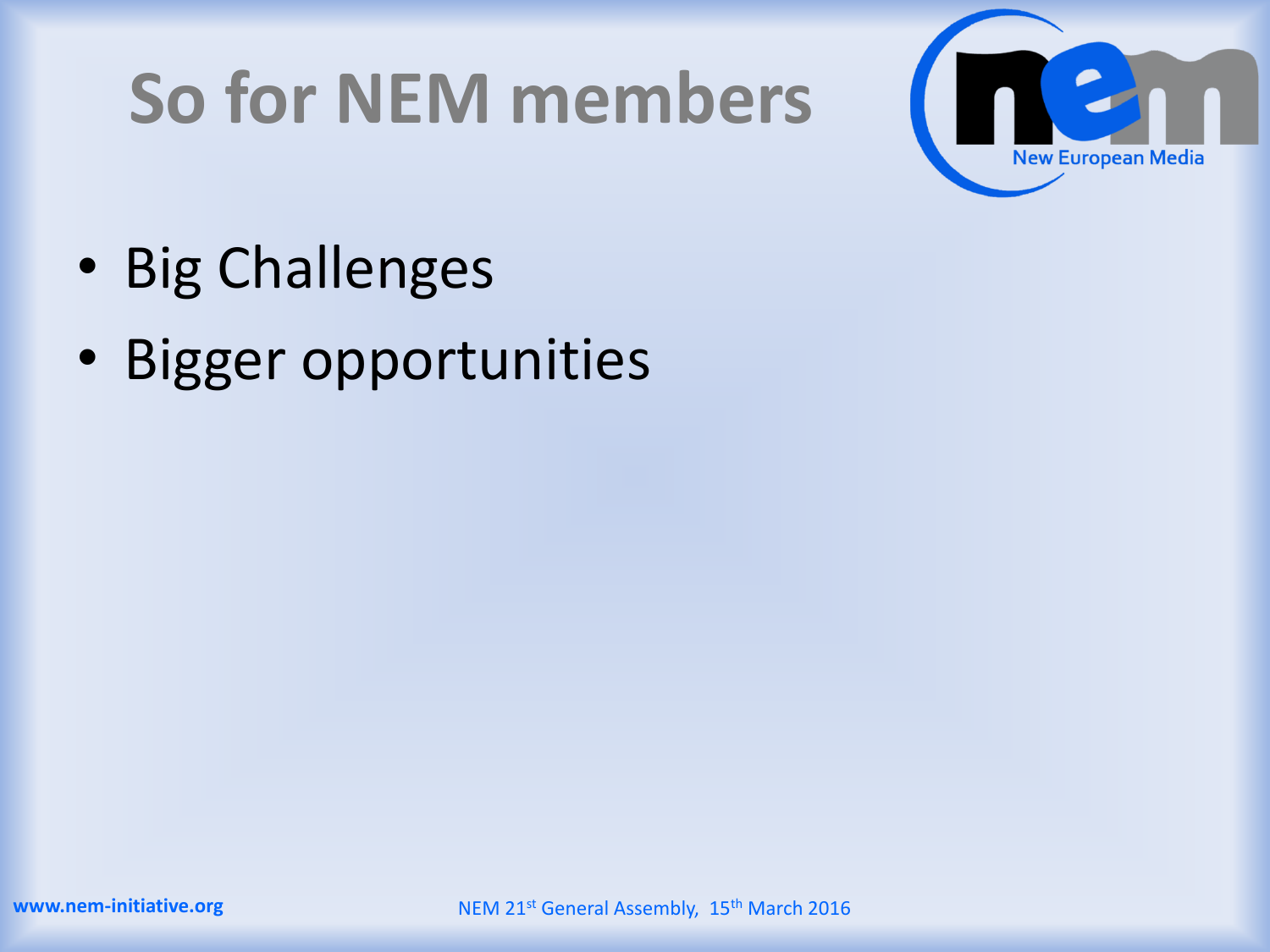### **Strategy challenges**



- Working with the Commission on the next phase of research
	- Including being work done on a potential PPP on Immersive & Interactive Media content
	- Window of opportunity in the next 3 months.
- NEM, cluster of clusters
	- Continue to enlarge our clusters community
- NEM leadership
	- Publish position papers (eAccessibility, Immersivity, interactivity, …)
	- Launch dedicated content initiatives
- Engage with other PPPs
	- Future Internet, 5G, Big Data, IoT, Security
- NEM International
	- Focus the actions (India, EMEA, Africa) contact Hadmut Holken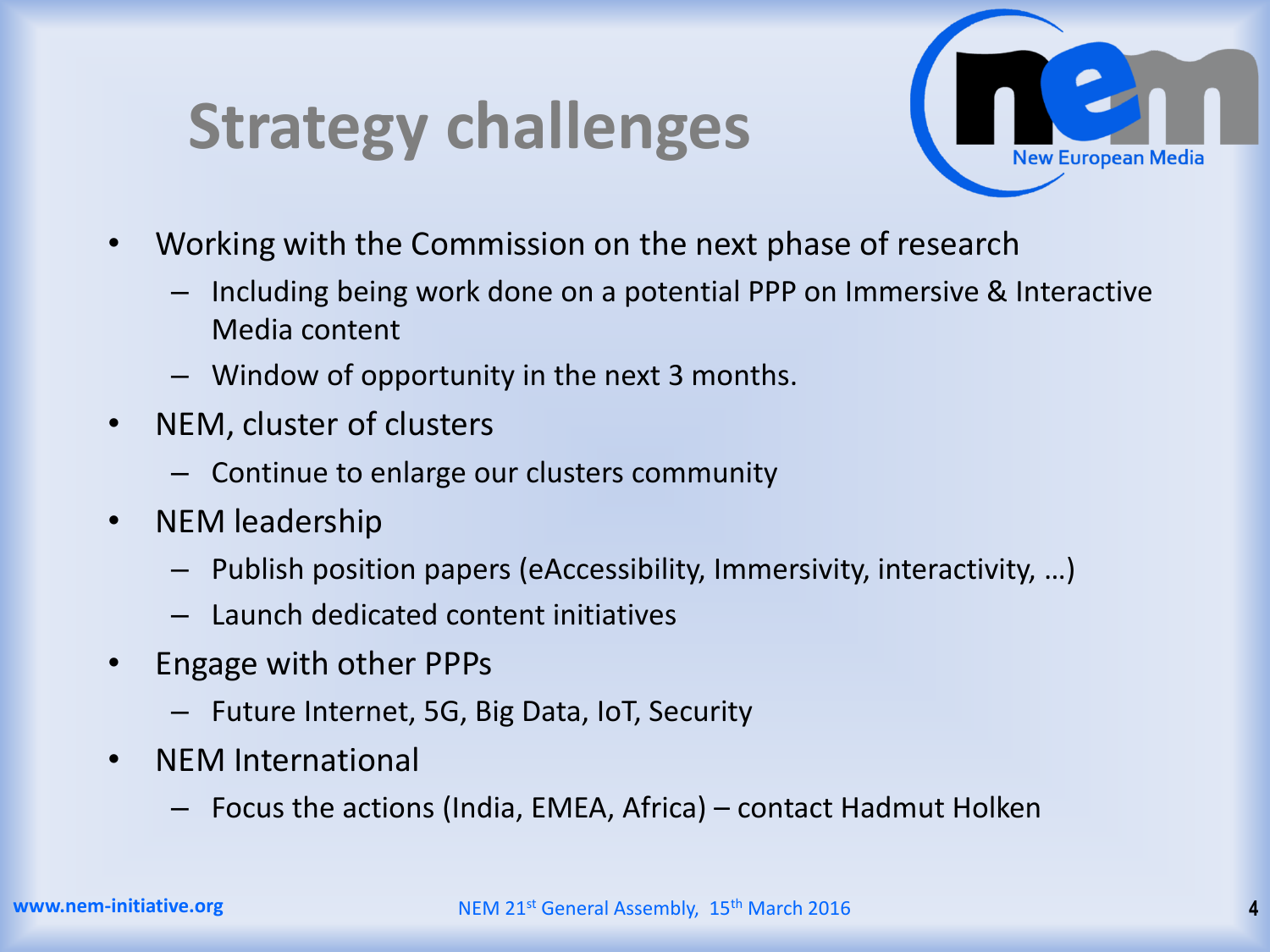



- **Vision, Insights and Trends for Awareness and Leadership in Media**
- **Ten NEM members**
- **Objectives:**
	- **Consolidate a visible and sound community**
	- **Connect, or set up collaboration tools**
	- **Define the Convergence and Social Media SIRA**
	- **Dissemination of all initiatives and activities**